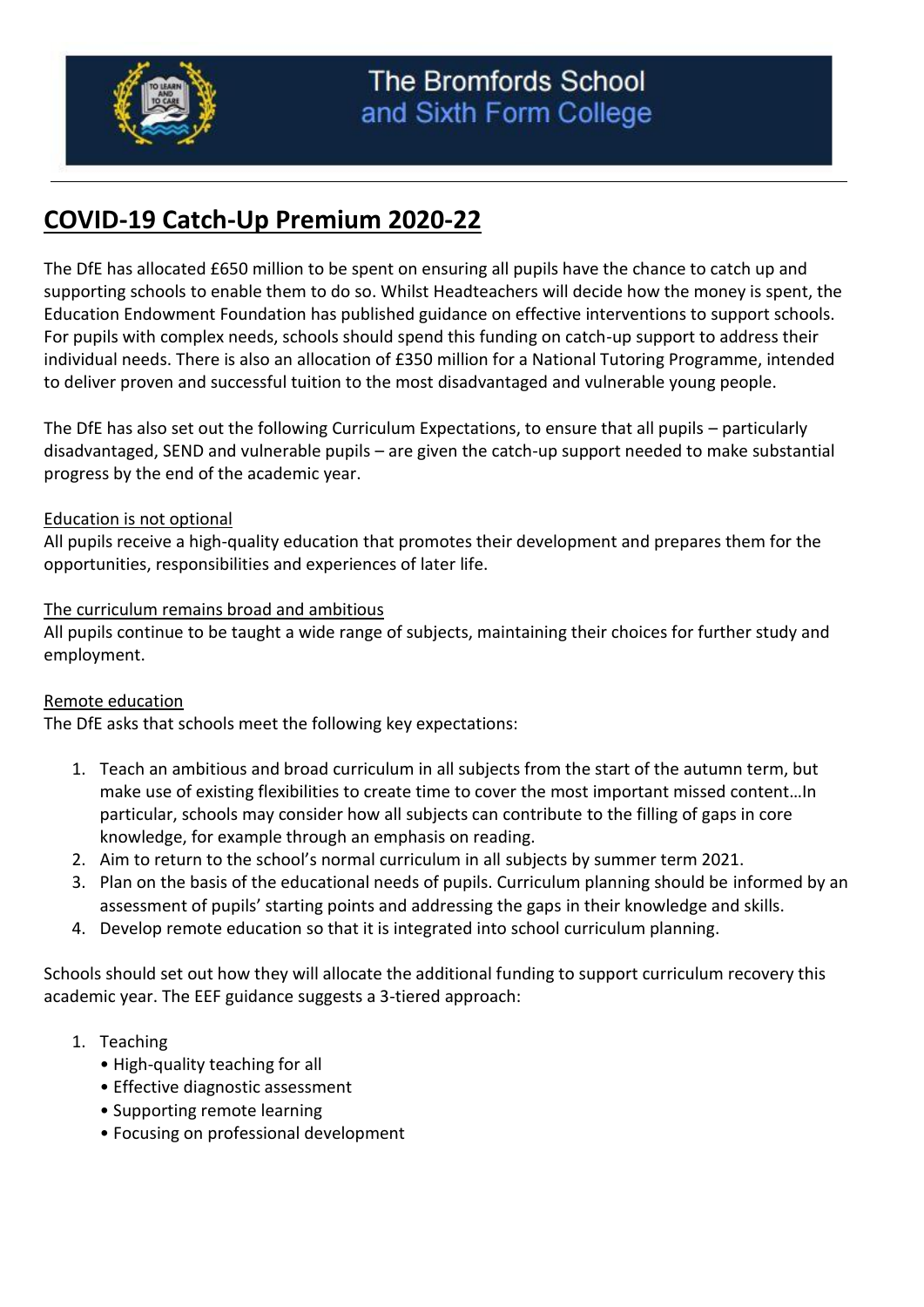- 2. Targeted academic support
	- High-quality one to one and small group tuition
	- Teaching Assistants and targeted support
	- Academic tutoring
	- Planning for pupils with Special Educational Needs and Disabilities (SEND)

# 3. Wider strategies

- Supporting pupils' social, emotional and behavioural needs
- Planning carefully for adopting a Social and Emotional Learning curriculum
- Communicating with and supporting parents
- Supporting parents with pupils of different ages
- Successful implementation in challenging times

• OFSTED will conduct interim visits to schools between 28 September and December 2020 and will discuss with school leaders how they are ensuring that pupils resume learning the school's curriculum, including contingency planning for the use of remote education and the use of catch-up funding.

| Overview of the school 2020-21                          |         |
|---------------------------------------------------------|---------|
| Total Number of students on roll Years 7-11             | 1003    |
| Total Number of students on roll Years 12-13            | 106     |
| % Pupil Premium Pupils Years 7-11                       | 24.9    |
| % Students in receipt of Sixth Form Bursary Years 12-13 | 17.9    |
| Allocated Funding COVID Catch-Up Years 7-11             | £77,321 |
| Allocated Funding COVID Catch-Up Years 12-13            | £5959   |

|                | COVID-19 Related Issues identified in September 2020 as barriers to learning                    |  |  |  |
|----------------|-------------------------------------------------------------------------------------------------|--|--|--|
|                | (e.g. curriculum gaps / literacy / attendance / wellbeing)                                      |  |  |  |
| <b>B1</b>      | Understanding the ability of our new Year 7 intake without KS2 SATS scores.                     |  |  |  |
| <b>B2</b>      | Low numeracy/literacy skills for new Year 7 intake.                                             |  |  |  |
|                | (identified during Primary Liaison and through CATs Tests)                                      |  |  |  |
| B <sub>3</sub> | Gaps in curriculum as identified by each Head of Department                                     |  |  |  |
|                | (as identified through assessment in Term 1)                                                    |  |  |  |
| <b>B4</b>      | Readying the school for further home learning needs (e.g. a second lockdown).                   |  |  |  |
| <b>B5</b>      | Ensuring all students can access online learning at home.                                       |  |  |  |
| <b>B6</b>      | Ensuring our SEND students are making social, emotional and academic progress following the     |  |  |  |
|                | lockdown period.                                                                                |  |  |  |
| <b>B7</b>      | Understanding T&L strategies within the 'new normal' way of teaching.                           |  |  |  |
| B <sub>8</sub> | Gaps in 'careers and further education' advice and guidance.                                    |  |  |  |
| B <sub>9</sub> | Maintaining a high attendance % for all students is a priority.                                 |  |  |  |
| <b>B10</b>     | Wellbeing: Students adjusting to the new school routines and structures.                        |  |  |  |
| <b>B11</b>     | Wellbeing: Concerns around anxiety and safeguarding issues following the lockdown period.       |  |  |  |
| <b>B12</b>     | Ensuring parental engagement levels are maintained during the 'virtual meeting' era.            |  |  |  |
| <b>B13</b>     | The new plans for the school day creates a number of logistical difficulties which could hamper |  |  |  |
|                | high quality teaching and learning.                                                             |  |  |  |
| B14            | The risk assessment for the school day compromises the ability of practical subjects to deliver |  |  |  |
|                | their curriculum.                                                                               |  |  |  |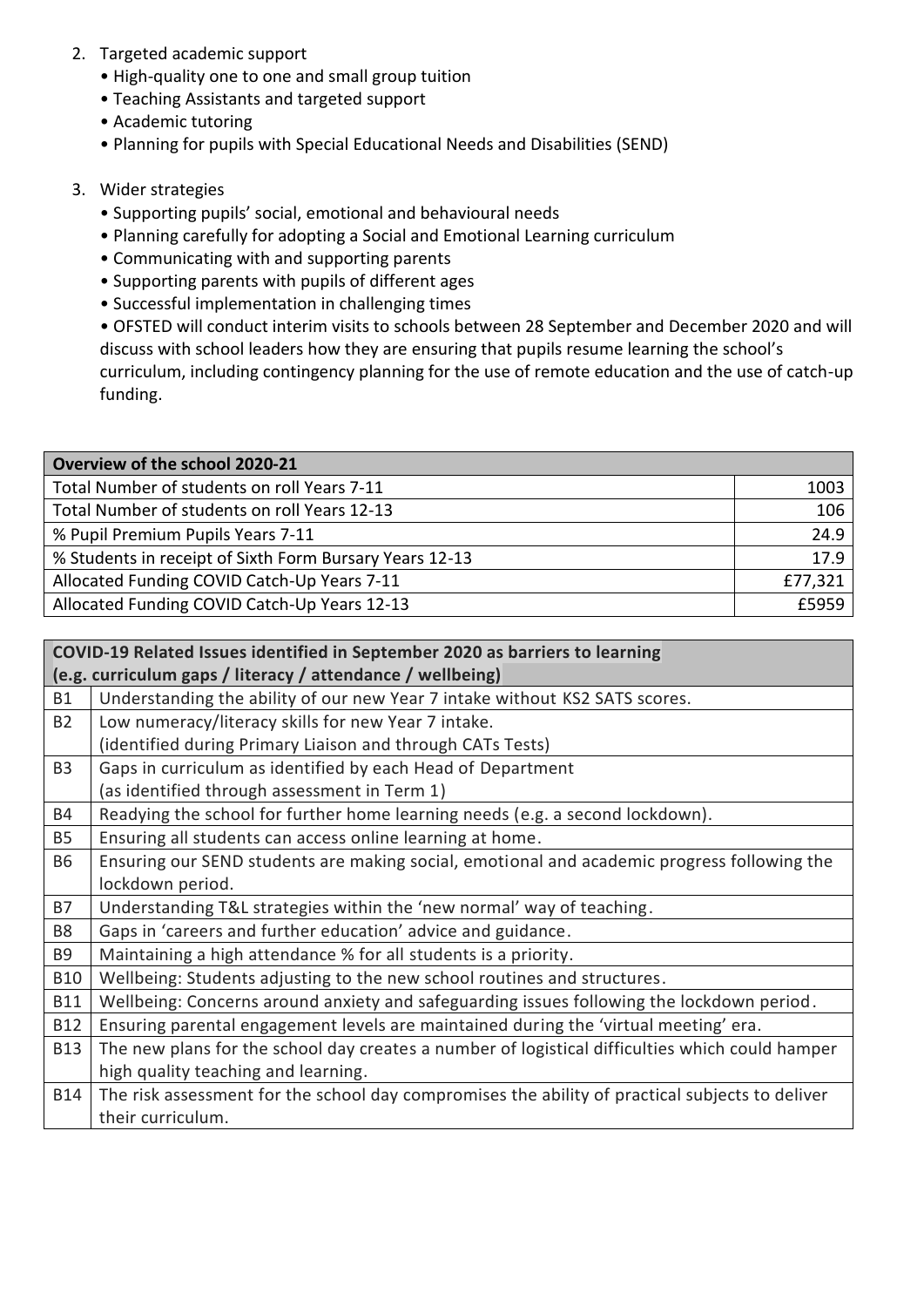| <b>Teaching &amp; Learning Whole School Strategies</b> |                                                                                                                                                                                                        |                                                                                                                                                                                                                            |                       |  |
|--------------------------------------------------------|--------------------------------------------------------------------------------------------------------------------------------------------------------------------------------------------------------|----------------------------------------------------------------------------------------------------------------------------------------------------------------------------------------------------------------------------|-----------------------|--|
| Year Group                                             | <b>Actions</b>                                                                                                                                                                                         | Intended Impact                                                                                                                                                                                                            | Cost                  |  |
| 7                                                      | B1: CATS testing for all Year 7<br>students.                                                                                                                                                           | Identify the ability of all students so<br>as they can be set in CORE subjects<br>in October 2020.                                                                                                                         | £2710.73              |  |
| $\overline{7}$                                         | B1: Internal bench-marking<br>assessments to be completed by all<br>Year 7 students in English, maths<br>and science.                                                                                  | These will provide another<br>opportunity to identify the ability of<br>our new Year 7 cohort with regard<br>to literacy. This will inform the<br>creation of sets in October 2020.                                        | £0                    |  |
| $7 - 8$                                                | <b>B2: Bedrock Learning</b>                                                                                                                                                                            | The English Department have<br>moved away from Accelerated<br>Reader to Bedrock Learning to<br>support students' literacy.                                                                                                 | £8, 231               |  |
| $7 - 11$                                               | B2 & B3: English Resources<br>Specifically identified resources from<br>Collins to be used by catch-up<br>mentors and in lessons to address<br>key literacy skills lost in the period of<br>lock-down. | Resources support students in Years<br>7-11 so that they make progress and<br>build on the gaps in knowledge.                                                                                                              | £350                  |  |
| 8, 9, 10, 11<br>& 13                                   | B3: Assessments for all students in<br>all subjects. Assessments will<br>concentrate on knowledge and skills<br>that should have been grasped<br>between March and July 2020.                          | Assessments will form basis of<br>intervention and changes to<br>curriculum implementation<br>documents.                                                                                                                   | £0                    |  |
| 11                                                     | B3: Progress Exams. Additional<br>copies of students' scripts to ensure<br>copies are retained in school.                                                                                              | Where subjects are set, there will<br>be adjustments as required to<br>further support students; students<br>have access to papers for home<br>learning as well as retention in<br>school as an evidence base for<br>CAGs. | £0                    |  |
| 11 & 13                                                | B3: Ensure that all KS4 & KS5<br>teachers are trained up in their 2021<br>exam specification.                                                                                                          | Additional CPD requirements are<br>met supporting delivery of<br>curriculum.                                                                                                                                               | £0                    |  |
| $7 - 13$                                               | B4: Staff training/CPD.                                                                                                                                                                                | This will allow students to access all<br>online learning resources at home<br>whether for homework, periods of<br>self-isolation, or local lockdown<br>events.                                                            | £50 PE<br>£99 English |  |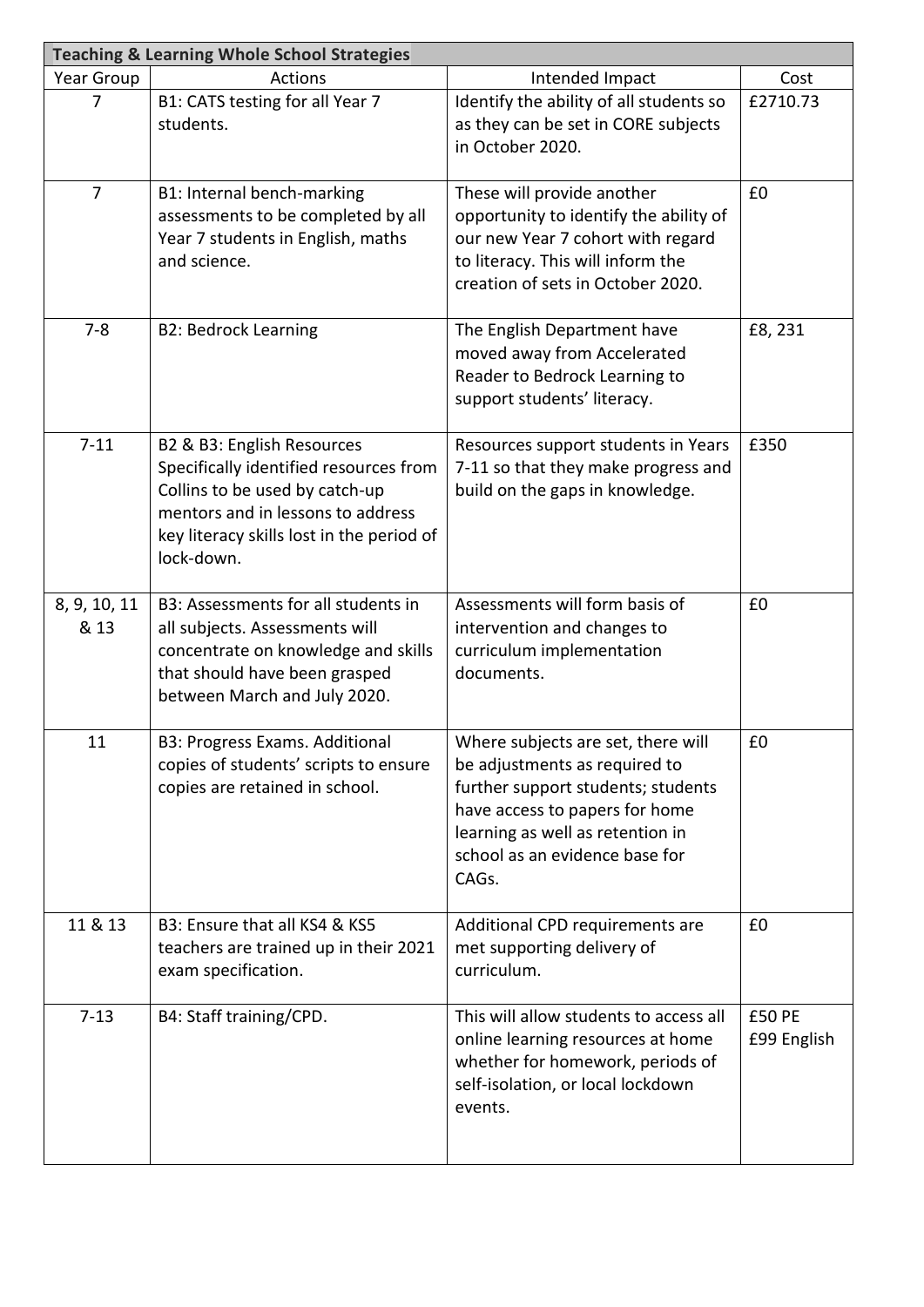| $7 - 13$  | B4: Remote Learning timetable                                                                                                                                      | Purchase of additional<br>equipment/resources to ensure all<br>staff can deliver the remote learning<br>timetable.                                              | £41.66 Ma.<br>£30.32 Film<br>£50 DT |
|-----------|--------------------------------------------------------------------------------------------------------------------------------------------------------------------|-----------------------------------------------------------------------------------------------------------------------------------------------------------------|-------------------------------------|
| $7 - 13$  | B5: Ensure all students in all years<br>have a computer and access to the<br>internet at home; Purchase revision<br>guides for all Y 10 & all Y11.                 | This will allow students to access all<br>online learning resources at home<br>whether for homework, periods of<br>self-isolation, or local lockdown<br>events. | £425.95                             |
| $7 - 13$  | B7: CPD - PIXL CPD package to<br>support delivery of the curriculum in<br>the core.                                                                                | The virtual CPD provides content<br>such as low-stakes testing, support<br>for new colleagues and non-<br>specialists that will help with<br>pedagogy.          | £250                                |
| $10 - 11$ | B8: Careers IAG - Purchase of Grofar<br>programme.                                                                                                                 | Grofar enables the delivery of an<br>IAG programme virtually to meet<br>the needs to our students with<br>COVID restrictions still in place.                    | £1041                               |
| $7 - 11$  | B12 - Virtual Parents' Evenings;<br>Facilitating the delivery of PCE with<br>COVID restrictions through staff<br>training and any equipment<br>purchases required. | Parents/Students are supported<br>with remote learning conversations<br>throughout the year.                                                                    | £778.80                             |

| <b>Targeted Strategies</b> |                                                                                                                                                                                |                                                                                                                                          |           |  |
|----------------------------|--------------------------------------------------------------------------------------------------------------------------------------------------------------------------------|------------------------------------------------------------------------------------------------------------------------------------------|-----------|--|
| Year Group                 | Actions                                                                                                                                                                        | Intended Impact                                                                                                                          | Cost      |  |
| $7 - 11$                   | B3: Catch-up mentors employed<br>English, maths and science                                                                                                                    | Employed staff will work with<br>identified students in Years 7-11 so<br>support progress and build on the<br>gaps in knowledge.         | £23890.92 |  |
| 11                         | B3: Curriculum Drop Down Days                                                                                                                                                  | Targeted invention and support for<br>Year 11 ahead of the Progress<br>Exams in November.                                                | £0        |  |
| 11                         | B3: PE have identified the need to<br>purchase equipment to support<br>students with the filming of the<br>practical element of the exam with<br>no moderation visits in 2021. | This will ensure that the quality of<br>filming will not disadvantage<br>students against candidates from<br>other centres.              | £498.63   |  |
| 10                         | B3: Following the cancellation of the<br>2021 Summer exams, Year 10 have<br>been prioritised for intervention and<br>through the NTP, Teaching                                 | Identified students make the<br>desired progress and gain outcomes<br>enabling them to progress to the<br>next stage of their education. | £3878.15  |  |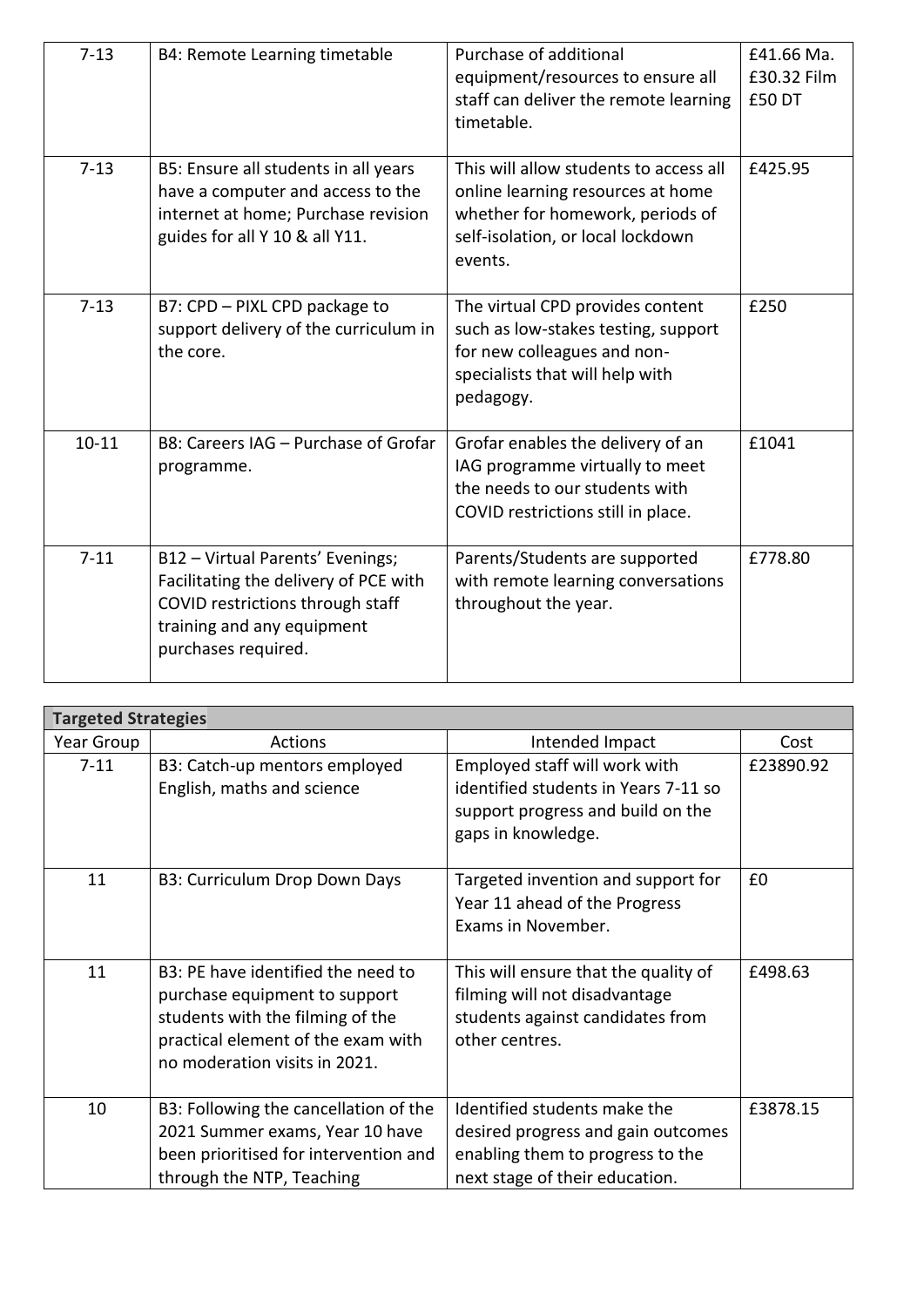|           | Personnel will support identified<br>students in Maths and Learning<br>Academies identified students in<br>English.                                                                             |                                                                                                                |          |
|-----------|-------------------------------------------------------------------------------------------------------------------------------------------------------------------------------------------------|----------------------------------------------------------------------------------------------------------------|----------|
| 10 & 11   | B3 & B5: Macbeth - English have<br>identified this content as a specific<br>issue due to lost learning time in<br>Year 10 and confirmation that it will<br>be included in the 2021 Exam Series. | Extra resourcing/purchases of<br>differentiated texts will allow<br>students opportunity to revise at<br>home. | £2096.95 |
| $7 - 11$  | <b>B6: SEND Shielding Students</b><br>continue to be supported with<br>weekly video monitoring calls home.                                                                                      | Students feel involved in school life<br>and their academic and personal<br>well-being is being supported.     | £0       |
| $10 - 11$ | B6: Introduction of the Princes Trust<br>Award to support students on the<br>Support Pathway.                                                                                                   | Students' confidence, well-being<br>and development is supported<br>through working towards this<br>award.     | £0       |

| <b>Wider Strategies</b> |                                                                                                                                                                                                       |                                                                                                              |             |
|-------------------------|-------------------------------------------------------------------------------------------------------------------------------------------------------------------------------------------------------|--------------------------------------------------------------------------------------------------------------|-------------|
| Year Group              | <b>Actions</b>                                                                                                                                                                                        | Intended Impact                                                                                              | Cost        |
| $7 - 11$                | B9: The school is exploring ways to<br>incentivise improvements in<br>attendance for students and parents.<br>This could include shopping vouchers<br>for meals and financial support for<br>uniform. | After discussion and investigation,<br>this was not felt to be the best use<br>of the funding.               | £0          |
| $7 - 11$                | B10 & B11: The school is in<br>discussion with the current school<br>counsellor about an increase in<br>hours to support demand from<br>students.                                                     | Student well-being is further<br>supported; the counsellor was not<br>in a position to increase their hours. | £0          |
| $7 - 11$                | B13 & B14: Purchase of equipment<br>and resources of offset the impact of<br>current logistics on teaching and<br>learning e.g. visualisers, increased<br>Science equipment for practicals.           | The impact of the current risk<br>assessment on teaching and<br>learning is minimised.                       | £47.84 Sci. |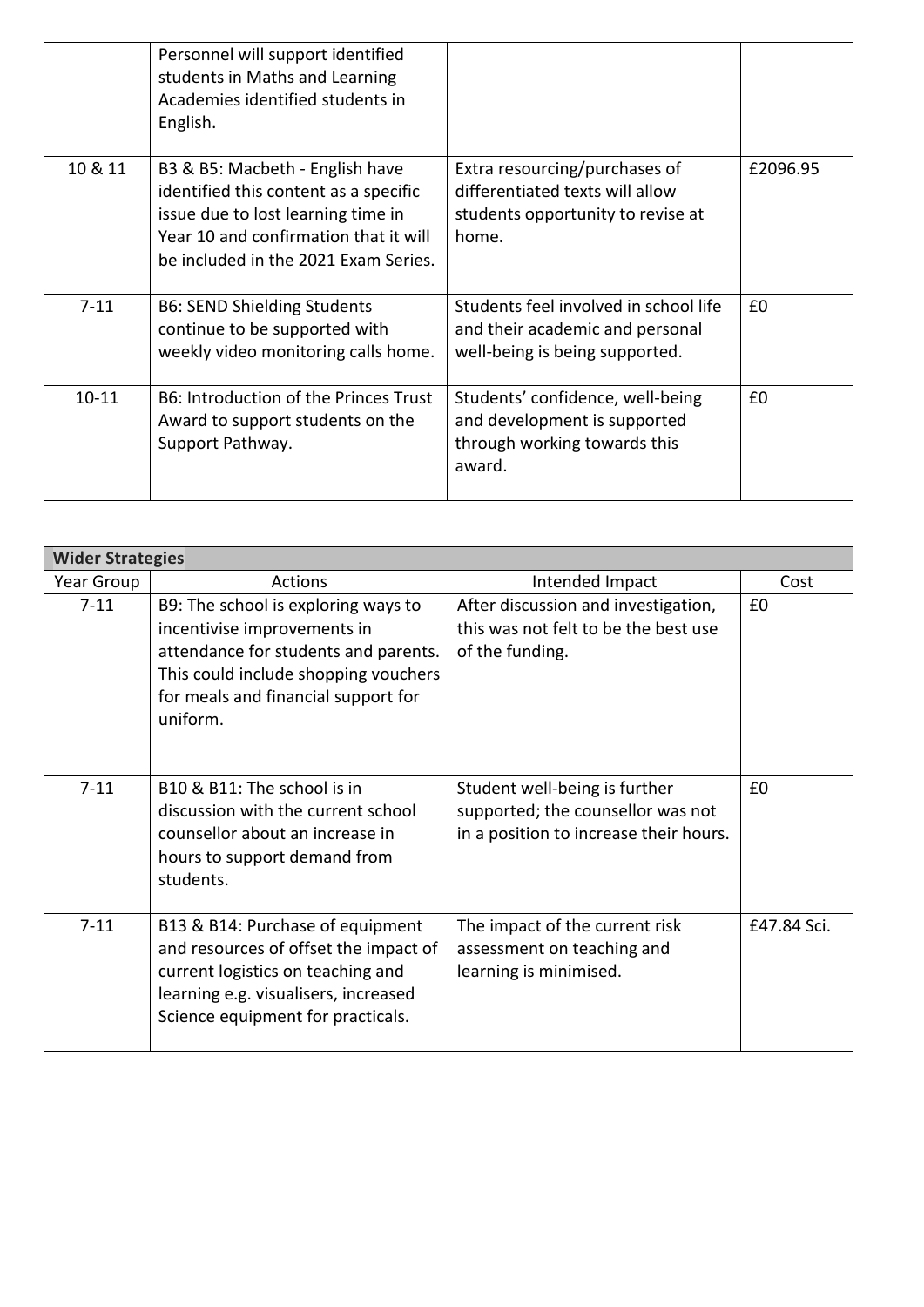| <b>Key Stage 5 COVID Catch-Up</b> |                                                                                                                                                                                                                                                            |                                                                                                                                          |       |  |
|-----------------------------------|------------------------------------------------------------------------------------------------------------------------------------------------------------------------------------------------------------------------------------------------------------|------------------------------------------------------------------------------------------------------------------------------------------|-------|--|
| Year Group                        | <b>Actions</b>                                                                                                                                                                                                                                             | Intended Impact                                                                                                                          | Cost  |  |
| $12 - 13$                         | B3 & B6: Following the November<br>resits in English and Maths, the<br>school has registered with My Tutor<br>through the NTP to support learners<br>in the Sixth Form who need support<br>in order to make progress and gain<br>their GCSE qualification. | Identified students make the<br>desired progress and gain outcomes<br>enabling them to progress to the<br>next stage of their education. | £4160 |  |

The school carried over £34,496.89 into the 2021-22 academic year. This carry-over will be used by the school to support continued intervention across the school that proved successful during the last academic year. Where this intervention specifically affects disadvantaged students, the additional COVID recovery funding will be used in full, or in part, based on the number of disadvantaged students accessing the intervention.

| Overview of the school 2021-22                                             |             |  |
|----------------------------------------------------------------------------|-------------|--|
| Total Number of students on roll Years 7-11                                | 1063        |  |
| Total Number of students on roll Years 12-13                               | 94          |  |
| % Pupil Premium Pupils Years 7-11                                          | 26.1        |  |
| % Students in receipt of Sixth Form Bursary Years 12-13                    | 14.3        |  |
| Allocated Funding COVID Catch-Up Years 7-11 Carry-Over                     | £34, 496.89 |  |
| Allocated Funding COVID Recovery Funding Years 7-11 (Ring fenced for PPG)* | £35,831     |  |
| Allocated Funding COVID Catch-Up Years 12-13                               | £6308       |  |
| $*$ This will be nonembed within the DDC Funding statement for 2024, 22    |             |  |

*\*This will be reported within the PPG Funding statement for 2021-22.*

|                | COVID-19 Related Issues identified in September 2021 as barriers to learning                  |  |  |  |
|----------------|-----------------------------------------------------------------------------------------------|--|--|--|
|                | (e.g. curriculum gaps / literacy / attendance / wellbeing)                                    |  |  |  |
| <b>B1</b>      | Understanding the ability of our new Year 7 intake without KS2 SATS scores.                   |  |  |  |
| <b>B2</b>      | Low numeracy/literacy skills for new Year 7 intake.                                           |  |  |  |
|                | (identified during Primary Liaison and through CATs Tests)                                    |  |  |  |
| B <sub>3</sub> | Low literacy skills across the school, further impacted by loss of opportunities for cultural |  |  |  |
|                | capital and denying some students access to the curriculum.                                   |  |  |  |
| <b>B4</b>      | Gaps in curriculum as identified by each Head of Department.                                  |  |  |  |
| <b>B5</b>      | Readying the school for potential further home learning needs.                                |  |  |  |
| <b>B6</b>      | Ensuring all students can access online learning at home.                                     |  |  |  |
| <b>B7</b>      | Ensuring our SEND students are making social, emotional and academic progress following the   |  |  |  |
|                | lockdown period.                                                                              |  |  |  |
| B <sub>8</sub> | Gaps in 'careers and further education' advice and guidance.                                  |  |  |  |
| B <sub>9</sub> | Maintaining a high attendance % for all students is a priority.                               |  |  |  |
| <b>B11</b>     | Well-being: Concerns around anxiety and safeguarding issues following the lockdown period,    |  |  |  |
|                | return to school and ongoing uncertainty regarding external examinations.                     |  |  |  |
| <b>B12</b>     | Ensuring parental engagement levels are maintained during the 'virtual meeting' era.          |  |  |  |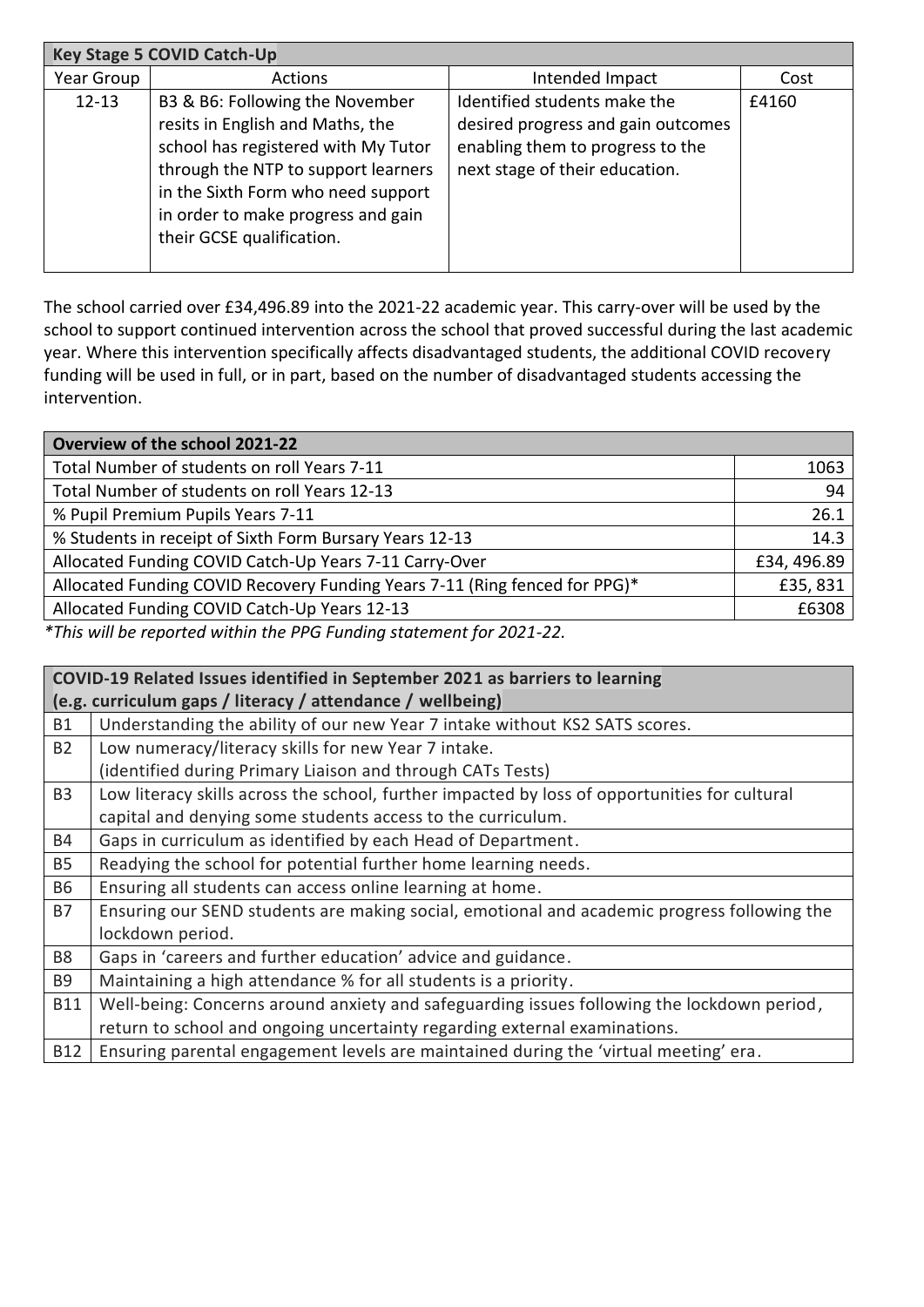| <b>Teaching &amp; Learning Whole School Strategies</b> |                                                                                                                                                                                                                                    |                                                                                                                                                                                                                        |             |  |
|--------------------------------------------------------|------------------------------------------------------------------------------------------------------------------------------------------------------------------------------------------------------------------------------------|------------------------------------------------------------------------------------------------------------------------------------------------------------------------------------------------------------------------|-------------|--|
| Year Group                                             | <b>Actions</b>                                                                                                                                                                                                                     | Intended Impact                                                                                                                                                                                                        | Cost        |  |
| $\overline{7}$                                         | B1: CATS testing for all Year 7<br>students.                                                                                                                                                                                       | Identify the ability of all students so<br>as they can be set in CORE subjects<br>in October 2021.                                                                                                                     | £2573.41    |  |
| $\overline{7}$                                         | B1: Internal bench-marking<br>assessments to be completed by all<br>Year 7 students in English, maths<br>and science.                                                                                                              | These will provide another<br>opportunity to identify the ability of<br>our new Year 7 cohort with regard<br>to literacy. This will inform the<br>creation of sets in October 2020.                                    | £0          |  |
| $7 - 11$                                               | B12 - Virtual Parents' Evenings;<br>Facilitating the delivery of PCE with<br>COVID restrictions through staff<br>training and any equipment<br>purchases required.                                                                 | Parents/Students are supported<br>with remote learning conversations<br>throughout the year.                                                                                                                           | £778.80 tbc |  |
| $7 - 11$                                               | B2 & 3 - Through the literacy co-<br>ordinator, analysis of disciplinary<br>literacy across the curriculum to<br>feed into CPD and curriculum<br>planning. Alex Quigley resources<br>obtained via the November ASHE<br>conference. | Staff and students understand<br>better how language works in<br>different subject areas, supports<br>their understanding of how<br>vocabulary is used and how<br>question phrasing will shape the<br>answer expected. | £0 tbc      |  |
| $10 - 11$                                              | B8: Careers IAG - Renewal of Grofar<br>programme.                                                                                                                                                                                  | Grofar enables the delivery of an<br>IAG programme virtually to meet<br>the needs to our students with<br>COVID restrictions still in place.                                                                           | £1026       |  |

|                | <b>Targeted Strategies</b>                                                                                                                      |                                                                                                                                  |            |  |  |
|----------------|-------------------------------------------------------------------------------------------------------------------------------------------------|----------------------------------------------------------------------------------------------------------------------------------|------------|--|--|
| Year Group     | Actions                                                                                                                                         | Intended Impact                                                                                                                  | Cost       |  |  |
| $7 - 11$       | B3: Catch-up mentors employed<br>English, maths and science                                                                                     | Employed staff will work with<br>identified students in Years 7-11 so<br>support progress and build on the<br>gaps in knowledge. | £11,020.80 |  |  |
|                | <b>Inclusion Manager</b>                                                                                                                        |                                                                                                                                  | £21,890    |  |  |
| $\overline{7}$ | B2: Letterbox Club                                                                                                                              | Promote literacy and a love for<br>reading with disadvantaged<br>students *previously funded via<br>PPG.                         | £5800 tbc  |  |  |
| $7 - 11$       | B3: The new Head of Technology has<br>identified gaps in learning and<br>student's ability to work at home on<br>projects, particularly at KS4. | Purchase of CAD software/licences.                                                                                               | £645       |  |  |